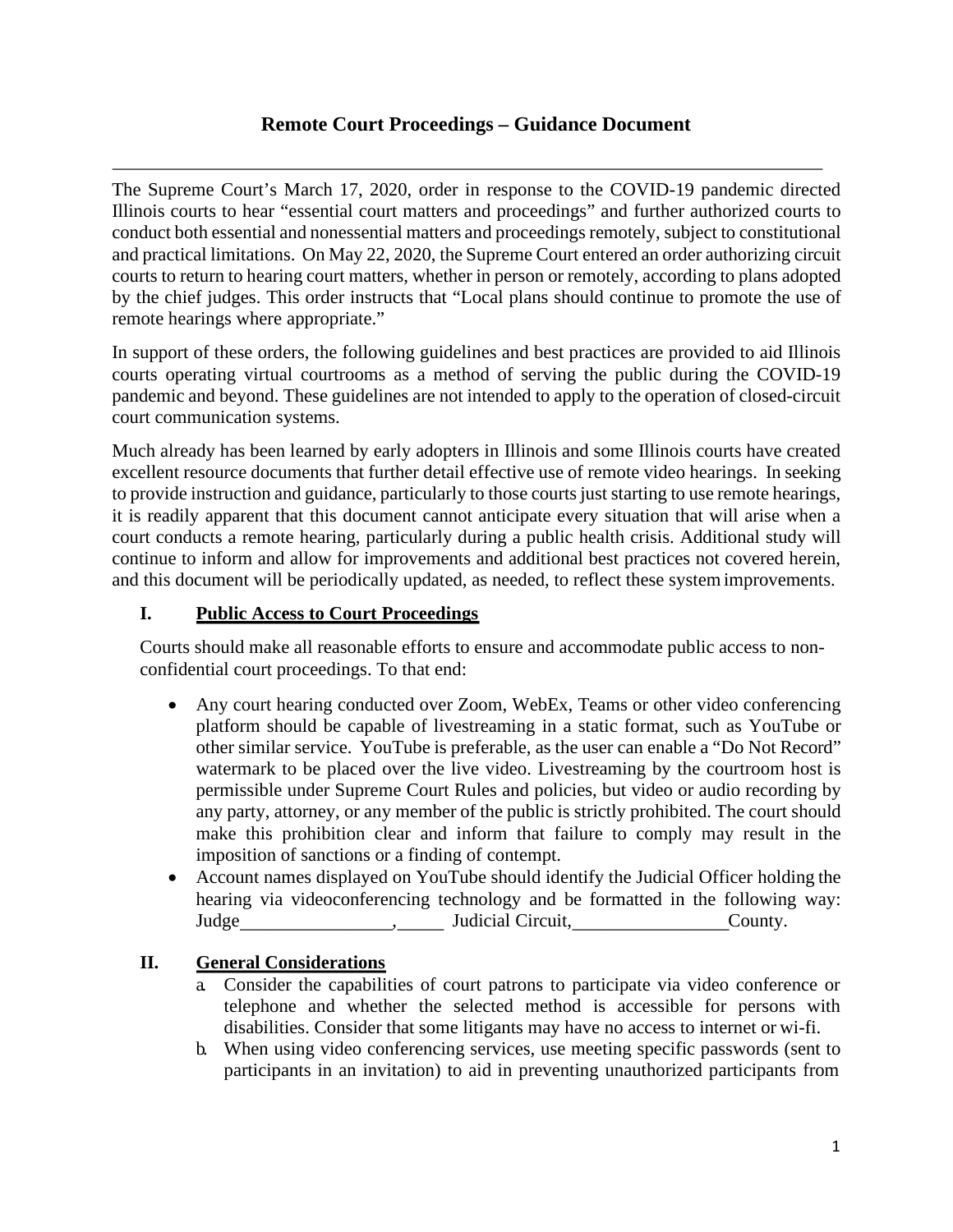joining the remote hearing. This will enable better overall security for the court and all case participants involved.

- security features. If possible, determine if the video conferencing service uses end-to-end encryption for all remote hearings. Information technology personnel should be able to assist with this assessment and help identify additional
- Use a Waiting Room for hearings that allows the judge or designated staff to preview and admit only those parties necessary to the case at hand. This prevents participants from joining a remote hearing before the host has joined and is ready to begin.
- c. Pre-Hearing Considerations:
	- In advance of any remote hearing, test the remote video hearing and include as many participants as possible.
	- Test audio and video recording.
	- **Preview the lighting, background, camera location, and screen name for the** judge and court officials.
- d. Do not share or post the meeting details publicly.
- e. At the outset, only allow the Host to be a presenter in a remote hearing/meeting.
- recorded and the procedure for accessing it or the official record. f. If recording a hearing, notify all participants that the remote hearing is being
- g. Create a process for informing case participants how they can participate in remote hearings and how the public may observe the remote hearings. Consider drafting plain language instructions about how to participate or observe and have a plan for disseminating that information.

If Zoom accounts are centrally managed, Zoom's managed portal allows security settings to be configured for all or a subset of managed Zoom accounts. If not centrally managed, the same security settings can be configured for individual Zoom accounts to secure meetings / hearings that would limit participant actions. For example, some of the following security settings may be useful for all or individual Zoom accounts.

- Waiting Rooms to review participants seeking to join a hearing and admit those to specific court hearings.
- Lock and Unlock meetings after all participants are admitted.
- Require meeting password length limits minimum of 9 characters. The default is 6 characters but Zoom recommends increasing the password length.
- Turn on or off the ability for participants to Chat.
- Prevent participants from sending files through an in-meeting Chat.
- Limit who can Share Content: Host or All Participants or no one.
- Disable desktop / screen sharing for users.
- Disable Remote Control.
- Prevent participants from renaming themselves.
- Prevent users from using videos for virtual backgrounds
- Prevent users from uploading custom backgrounds.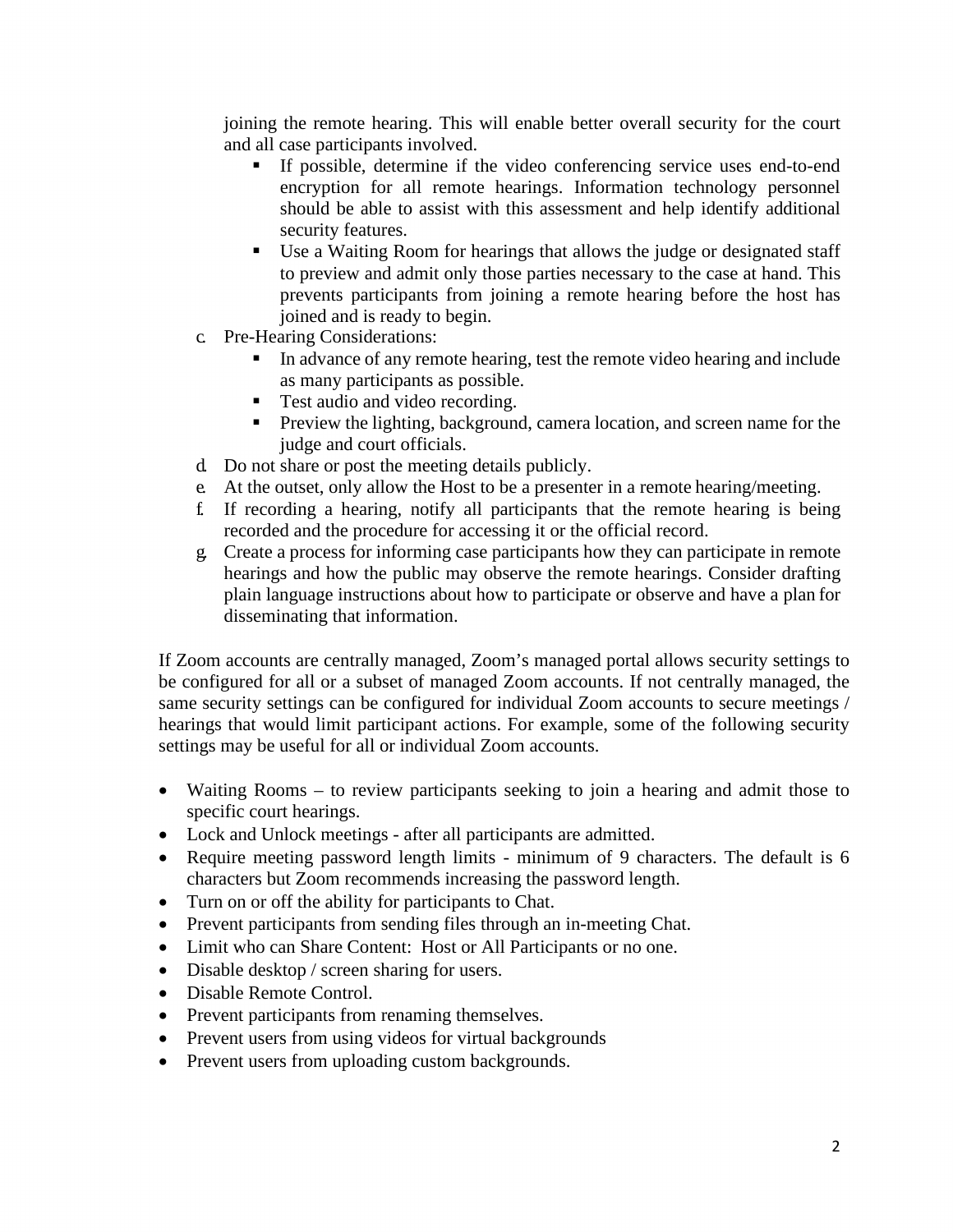### **III. Conducting the Hearing**

- a. All efforts should be made to keep the same measure of decorum in your remote hearings as in your courtroom proceedings.
- the judge wishes to share a screen with counsel/parties of record, it is in the judge's b. The court or clerk should provide an email to counsel/parties of record for submitting documents and exhibits prior to or during the hearing. In this way, if control.
- c. Begin with a simple admonishment about the following:
	- i. Counsel and all case participants should behave as if they were present in the courtroom;
	- ii. Recording the proceeding is not allowed by anyone except the Official Court Reporter or the court through the approved recording system;
	- iii. A violation of either of these rules constitutes contempt of court.
	- iv. Additional admonishments to ensure a quality record are attached below.
- d. Remind all participants that they are beginning the hearing in Mute status and that they may unmute themselves to respond to questions, etc.
- e. Ask the case participants if they can hear what is being said and to indicate immediately if they cannot. Inform how to adjust volume or address other audio issues.
- f. Add a staff member as a Co-Host, if possible, in order to have someone to admit people from the waiting room (if using Zoom), monitor screen activity, send offensive participants into the waiting room, mute and unmute individuals, etc.
- g. Be certain to allow time for responses to questions and clarify discussion that may have been subject to overlapping speakers due to bandwidth or a delay in transmission. This will help to ensure a clean recording.
- private conversations with counsel without others present. h. Provide a method to enable confidential communication between a party and the party's counsel. A defendant in a criminal case must have the ability to confer privately with counsel during a remote hearing. As an example, an attorney can meet confidentially with his or her client in a Zoom "breakout room" then the host can move the parties back to rejoin the hearing when they are finished meeting. Defendants in custody should be able to participate in a setting that allows for
- of interpretation can be used if the court is using a videoconferencing platform with that feature (such as Zoom business or enterprise), but consecutive interpretation is preferable and makes a better record. i. When using a video remote interpreter, the hearing should be conducted in the consecutive mode with pauses in between each statement. The simultaneous mode

#### **IV. The Electronic Record**

 conferencing services, approved by the Supreme Court." The following describes approved use of recordings made by video conferencing services under Rule 46. Supreme Court Rule 46 (Official Record of Court Proceedings) allows for recording of court proceedings by "stenographic means or by an electronic recording system, including video

 • At all times during the making of the record, the court shall be in total control of the means party or witness to the proceeding. of recording, regardless of platform, and may not delegate that control to any attorney,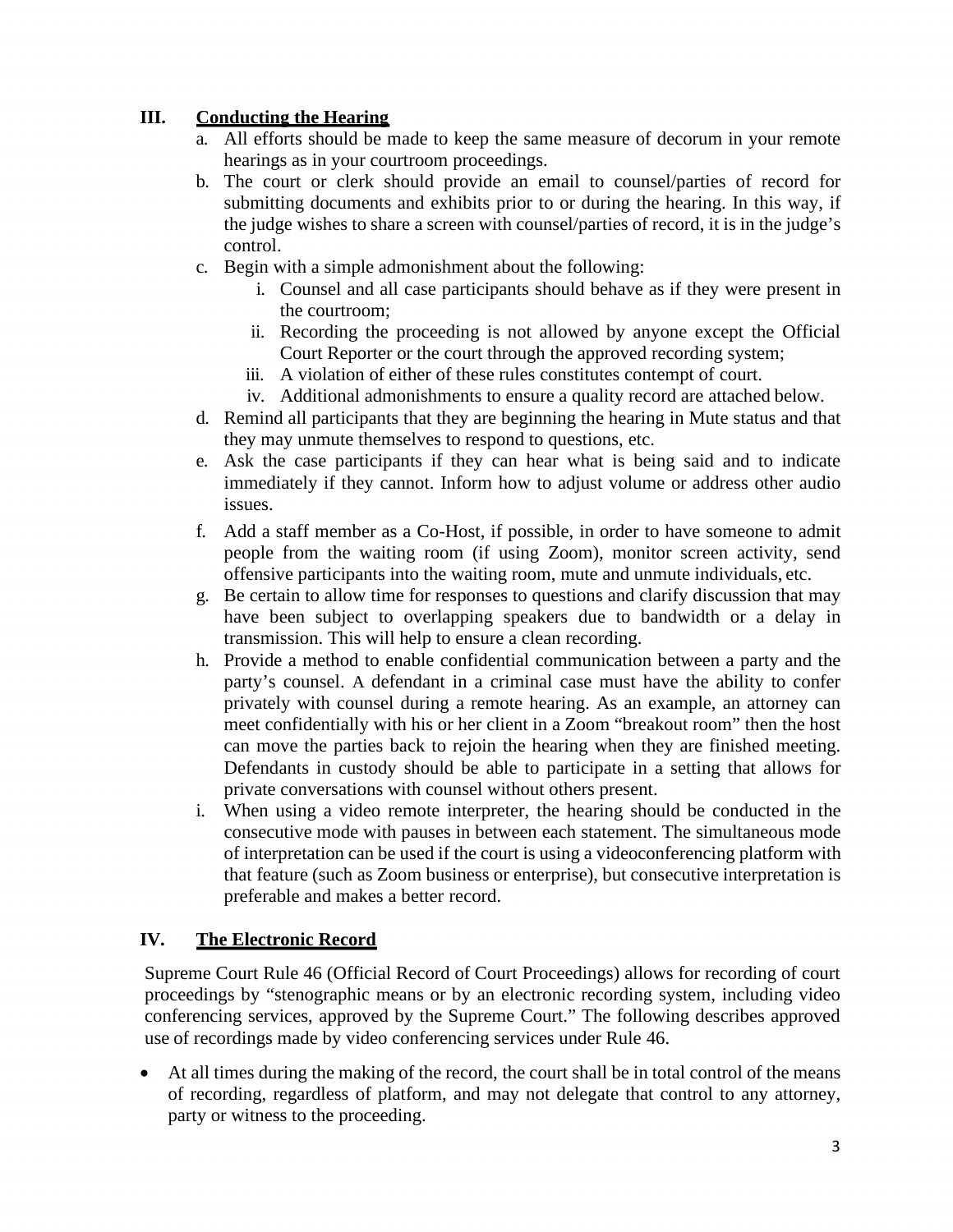- of a remote hearing via stenographic means or by means of an electronic recording system • If Court Reporting Personnel as defined under SCR 46(c) are available to take the record approved by the Supreme Court, they shall do so under the direction of the judge.
- Only if the record is not taken by stenographic means or hard-wired digital recording system:
	- compiled and maintained by the AOIC. o The judge may use an approved video conferencing service selected from a list
	- that produces a reliable verbatim record of the proceeding. o The service used for video conferencing must be capable of making a recording
	- o The electronic recording produced by the court should be saved and secured locally, should not be archived and left on the video conferencing service's cloud. Security on a computer or server that provides a secure storage platform. The recording should be used to prevent access to the electronic recordings, thereby allowing access to only the judge and court reporting personnel.
	- o Consistent with Supreme Court Rule 46, the electronic recording from an approved video conferencing service may be used in the preparation of the transcript that serves as the official record of court proceedings.